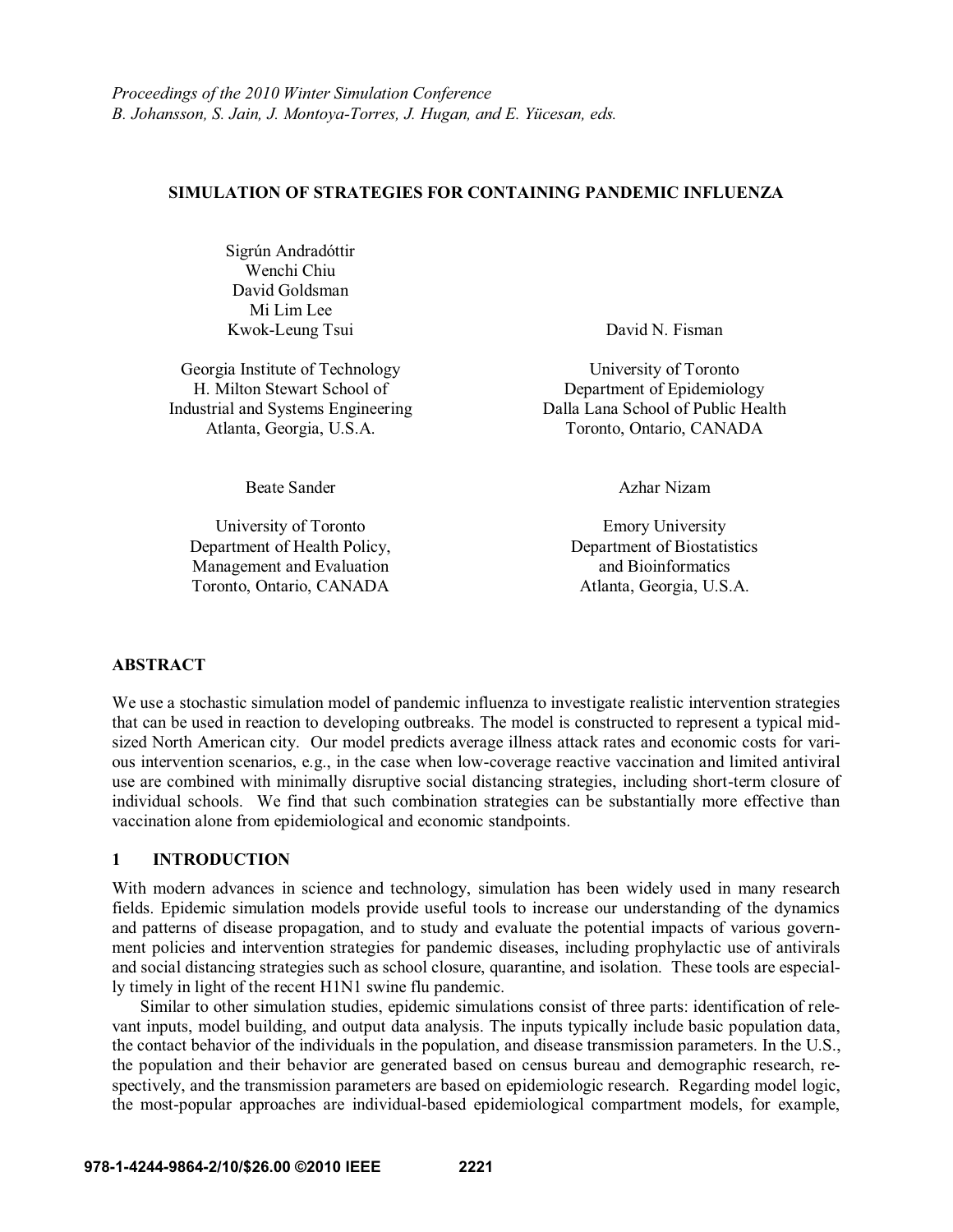SIR (Susceptible-Infectious-Recovered) models. The simulation outputs are usually analyzed based on epidemiological and economic considerations. The epidemiological analysis often includes illness attack rates on various subsets of the populations, as well as the basic reproductive number  $(R_0)$ . The quantity  $R_0$  is defined as the expected number of secondary cases produced by a typical infected individual during its entire period of infectiousness in a completely susceptible population (Diekmann, Heesterbeek, and Metz 1990), and it plays a central role in mathematical estimation of disease spread (but is difficult to estimate via simulation). If one is also interested in an economic analysis, then all applicable social expenses, both direct and indirect, ought to be included in the mix.

We built a simulation model of pandemic influenza to investigate realistic strategies that can be used in reaction to developing outbreaks. The simulator, which is similar to models developed by Longini et al. (2004, 2005) and Aleman, Wibisono, and Schwartz (2009), is programmed in C++ and runs on desktop platforms. Our model is calibrated to documented illness attack rates and basic reproductive number estimates of 2009 H1N1 (Swine flu), and is constructed to represent a typical mid-sized North American city. We consider both medical and non-medical disease mitigation strategies in the model. Our model predicts average illness attack rates and economic costs under various intervention scenarios. We find that certain "combination" strategies can be substantially more effective than vaccination alone from epidemiological and economic standpoints.

The remainder of the paper is organized as follows. In Section 2, we present the model structure. Section 3 concerns the model's input parameters, including some remarks on the issue of calibration. In Section 4, we study a number of reasonable intervention strategies. Section 5 deals with output analysis, both epidemiological and economic, and Section 6 offers some conclusions. Parts of this paper are taken from Andradóttir et al. (2010).

### **2 MODEL STRUCTURE**

This section describes the general model structure underlying the simulation. First of all, we discuss the transmission route of the disease. We use a well-known methodology for modeling airborne infectious disease in a small area, namely, the SIR ("susceptible–infectious–removed") compartmental model. The structure of the SIR model is depicted in Figure 1. Every individual in the population has four possible states: susceptible, infected but not infectious, infectious, and removed (either dead, or recovered with immunity).



Figure 1: Flowchart of the epidemiological SIR model

An outbreak is initialized by randomly generating infected individuals at the beginning of day 1, with all other individuals considered susceptible. Susceptible people have the opportunity, each day, to become infected in their contact groups. Each person's contact groups are simply the set of groups with whom the person may interact during a particular day. The contact groups we considered include household, neighborhood, community, school (daycare, playground, elementary, middle, and high), and workgroup. In our model, everyone has contacts with people in their household, neighborhood, and commu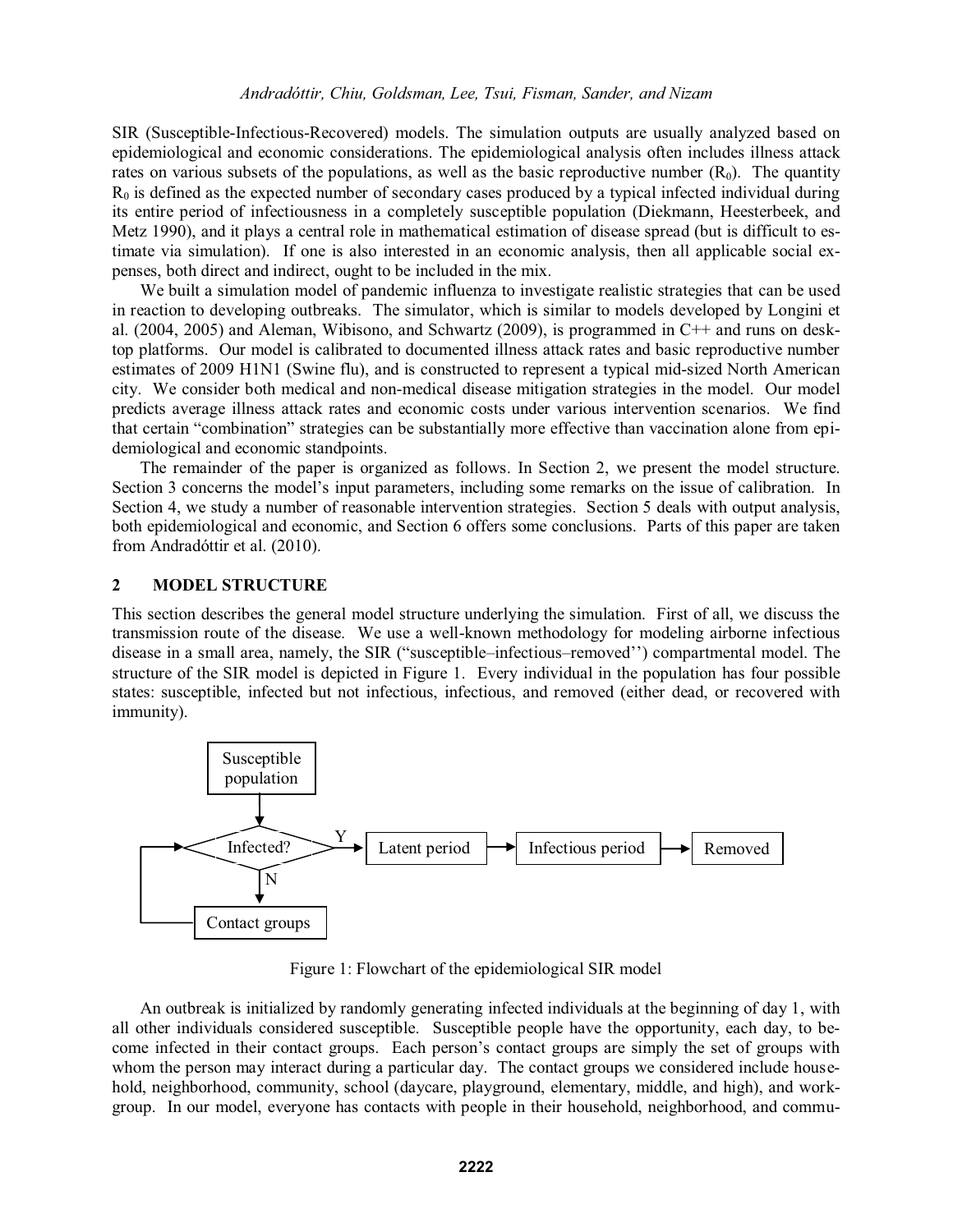nity. Children of ages  $0-4$  may also visit a daycare center or a playground (50% go to daycare and 50%) go to a playground in our model). Children of ages 5-18 attend schools in the same community and, of course, contact other students in the same school. In addition, some children aged  $16-18$  may be employed, and thus they stay in a workgroup instead of school. Workers contact all of the persons in their workgroups. Employment rates are based on available employment statistics as well as census statistics on the geographical distribution of workers; details are given in Andradóttir et al. (2010).

We set up our community structure based on the framework given in Longini et al. (2004). Each community consists of approximately 2000 people who live in the same census tract; population age and household type distributions are based on Year 2000 Census information. Each community is broken down into 4 neighborhoods, with a total of 2 elementary schools, 1 middle school, and 1 high school. We formed workgroups of size 20 to represent the typical number of people with whom a person has close contact during the day.

 The simulator tracks the infection status of each person in the population during each time period (day), and the infection and illness status of each person are recorded, as are the illness attack rates overall and in various age groups. The system state gets updated at fixed time intervals (at the end of each day). The daily probability of infection for each susceptible person is determined by the number of infectious contacts in his contact groups, and on the per-contact probability of transmission for each type of contact. For example, the probability of infection on a particular day for a susceptible child who attends daycare is

> $1 - [Pr(\text{child is not infected in the household})]$  $\times$  Pr(child is not infected in the neighborhood)  $\times$  Pr(child is not infected in the community)  $\times$  Pr(child is not infected at the daycare center)].

Within each contact group, the probability of infection of a susceptible individual depends on the number of infectious individuals in the group. For example, suppose that *X* children and *Y* adults in a household are infectious on a particular day. Then the probability of a susceptible household member being infected in that household on that day is (assuming independence among infected household members):

1 – [Pr(not infected by a child in the household)<sup>*X*</sup> × Pr(not infected by an adult in the household)<sup>*Y*</sup>].

The number of infectious people in the contact groups (*X* and *Y*) are random variables that are updated at the beginning of each day.

 If the susceptible person is not infected, he continues with his routine contacts until the next check time. People infected with disease first pass through a latent period (the period between being infected and becoming infectious). Due to the lack of historical epidemiological data, most researchers assume that the latent period is the same as the incubation period (the period between being infected and the appearance of symptoms). After the latent period, an infected person undergoes an infectious period. During the infectious period, the infected person may or may not develop influenza symptoms. Based on the work of Weycker et al. (2005) and the references therein, we set the probability that an infected person will exhibit symptoms to a value of 0.67; the determination of such probabilities is an ongoing research problem in the field. After the infectious period, people enter the removed state, where they are either recovered (with immunity for this particular strain of influenza), hospitalized, or dead.

# **3 INPUT CONSIDERATIONS**

From our model description in Section 2, we recall that the inputs to the simulation include various population characteristics (e.g., population age distribution and contact behaviors), transmission probabilities, and durations of the latent and infectious periods. Our population is generated using a combination of census bureau data and resident commuting data. The population's contact structure is similar to that discussed in Longini et al. (2004). The transmission probabilities are based on two sources. First, for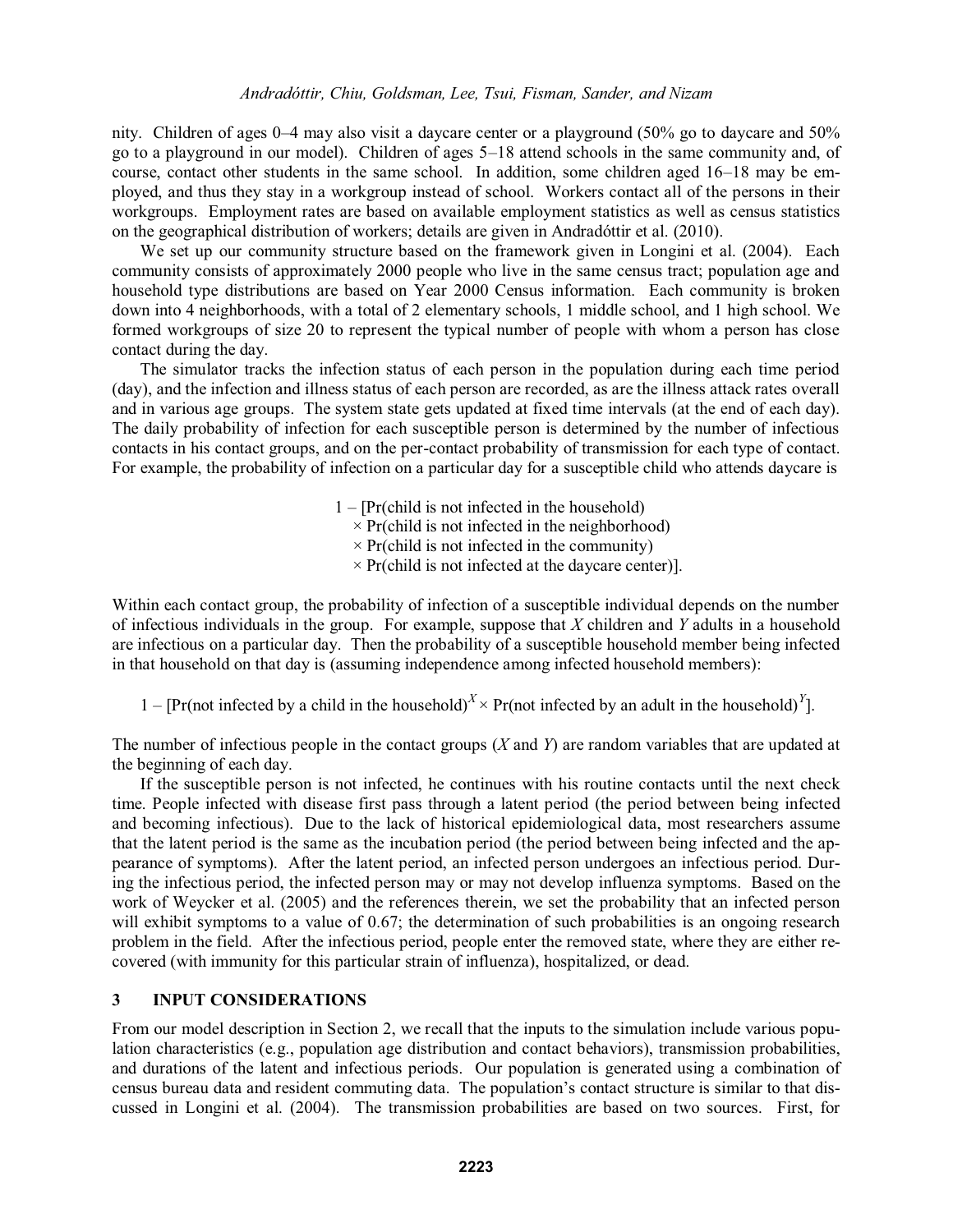## *Andradóttir, Chiu, Goldsman, Lee, Tsui, Fisman, Sander, and Nizam*

transmissions within households, we again use results from Longini et al. (2004)**.** For schools, workplaces, neighborhoods, and communities, we calibrated transmission probabilities (simulation inputs) so that the realized illness attack rates and  $R_0$  values (simulation outputs) matched those from Tuite et al. (2010) for the 2009 H1N1 pandemic; specifically,  $R_0 = 1.4$ . Concerning the durations of the latent and infectious periods, we simply used the empirical cumulative distributions from Longini et al. (2004, 2005); see Table 1, where the lengths of the latent and infectious periods are assumed to follow empirical probability distributions with means of 1.9 and 4.1 days, respectively.

| Latent period   |                        | Infectious period |                        |  |
|-----------------|------------------------|-------------------|------------------------|--|
| Duration (days) | Cumulative probability | Duration (days)   | Cumulative probability |  |
|                 |                        |                   |                        |  |
|                 | 9.8                    |                   |                        |  |
|                 |                        |                   |                        |  |
|                 |                        |                   |                        |  |

Table 1: Empirical distributions of latent and infectious periods for flu (Longini et al. 2004, 2005)

The process of calibrating transmission probabilities to realized illness attack rates and  $R_0$  turns out to be a tedious iterative manual exercise, illustrated in Figure 2. The idea is to input reasonable transmission probabilities for various age groups; see if the output matches the observed  $R_0$  and age-specific attack rates (in this case, from Tuite et al. 2010); and then iteratively tweak the inputs to obtain a better match. The difficulty of calibration is that the number of inputs (each transmission rate for each age/contact group) is daunting, and the inputs tend to be highly correlated. The problem of conducting efficient calibration is one of ongoing research.



In our model, the calibrated attack rates were  $29.5\%$  for children ages  $0-4$ , 55.9% for children ages  $5-13$ , 40.8% for adults ages  $19-52$ , 14.3% for adults ages  $53-59$ , and  $11.0%$  for seniors over 60 (which reflects greater immunity of older individuals to  $H1N1$ ). The calibrated attack rates and  $R_0$  value are very close to the observed quantities. The resulting transmission probabilities — the ones actually used in our simulation — are shown in Table 2.

## **4 INTERVENTIONS**

Our simulation models the baseline (no intervention) case along with various intervention combinations. The interventions include vaccination, antiviral treatment and household prophylaxis, and school closure and general social distancing, which are discussed in Sections 4.1, 4.2, and 4.3, respectively. Interventions are triggered when the overall illness attack rate reaches 0.01%.

### **4.1 Vaccination**

We model a single-dose vaccine scenario based on the finding of Greenberg et al. (2009) that a single dose elicited a robust immune response in a large percentage of adults**.** We model both pre-vaccination as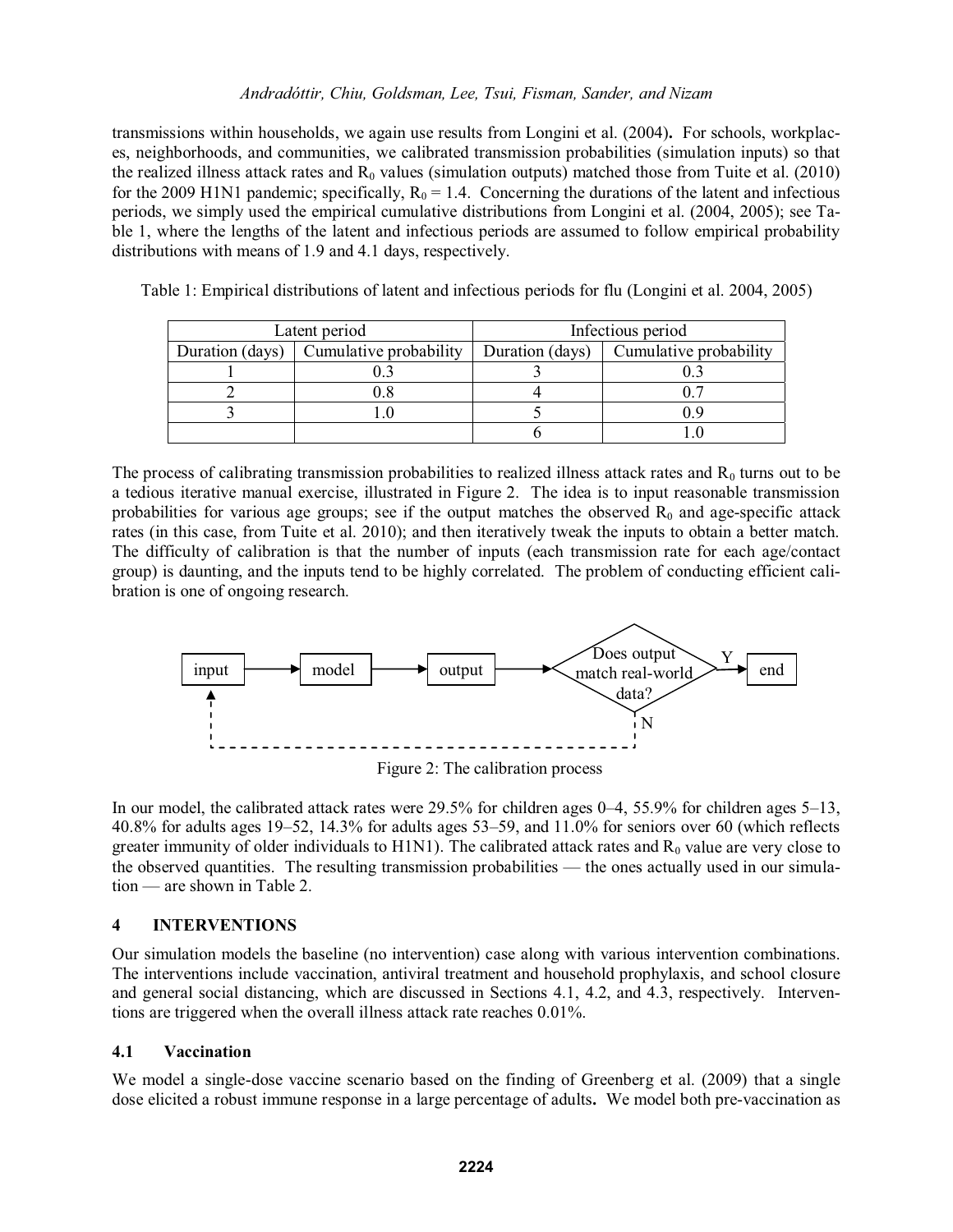well as reactive strategies, with reactive vaccination programs beginning immediately, 30 days, or 60 days after the outbreak starts. The delays model disruptions in the vaccine production and distribution supply chain. Our model also implements two possible vaccine stockpile levels (covering 35% and 70% of the population) and two sets of vaccine efficacies. Under the low-efficacy scenario considered here, the vaccine efficacy against susceptibility to infection (VE<sub>S</sub>) is 0.3 (i.e., the probability that a person receiving the vaccine will become immune is 0.3), and similarly the vaccine efficacy against infectiousness (VE<sub>I</sub>) is 0.2. We also consider the high-efficacy case, with VE<sub>S</sub> = 0.4 and VE<sub>I</sub> = 0.5. These values are consistent with estimates of influenza vaccine efficacy used by Basta et al. (2009) in their analysis of the impact of vaccinating schoolchildren against pandemic and seasonal influenza. Each day, we randomly select unvaccinated and non-ill people to receive vaccine based on the availability of doses. Vaccine protection builds over time, with half of the vaccine's efficacy realized upon vaccination, and full protection after two weeks.

Table 2: Per-contact influenza infection transmission probabilities within contact groups

| <b>Contact Group</b>             | Transmission |  |
|----------------------------------|--------------|--|
|                                  | Probability  |  |
| <b>Household</b>                 |              |  |
| Child to Child                   | 0.8          |  |
| Child to Adult                   | 0.3          |  |
| Adult to Child                   | 0.3          |  |
| Adult to Adult                   | 0.4          |  |
| $\text{Community}^1$             |              |  |
| Pre-schooler                     | 0.000005     |  |
| School child                     | 0.000005     |  |
| Adult (ages $19-52$ )            | 0.000075     |  |
| Adult (ages $53+$ )              | 0.000055     |  |
| Daycares/Playgroups <sup>1</sup> |              |  |
| Daycares                         | 0.028        |  |
| Playgroups                       | 0.018        |  |
| <b>Schools</b>                   |              |  |
| Elementary schools               | 0.012        |  |
| Middle schools                   | 0.011        |  |
| High schools                     | 0.010        |  |
| Workgroups                       | 0.010        |  |

 $\frac{Workgroups}{P}$  1 Probability that a susceptible person in the group is infected through contact with an infectious person in the group.

### **4.2 Antiviral Treatment and Household Prophylaxis**

In our simulation, we modeled two types of antiviral use: one for purposes of treatment, and one for household prophylaxis (prevention of additional household infections). Antivirals are assumed to be stockpiled before the outbreak. We also assumed that antiviral courses are available for 10% of the population and that they are distributed to infected individuals and their household members until the supply is exhausted. Further, antivirals are given in five-day courses (which is common practice), and 1% of those people taking antivirals do not complete their entire courses due to side effects, inconvenience, etc. In addition, we used an antiviral efficacy against susceptibility  $(AVE<sub>s</sub>)$  of 0.3 and an efficacy against infectiousness  $(AVE<sub>I</sub>)$  of 0.7.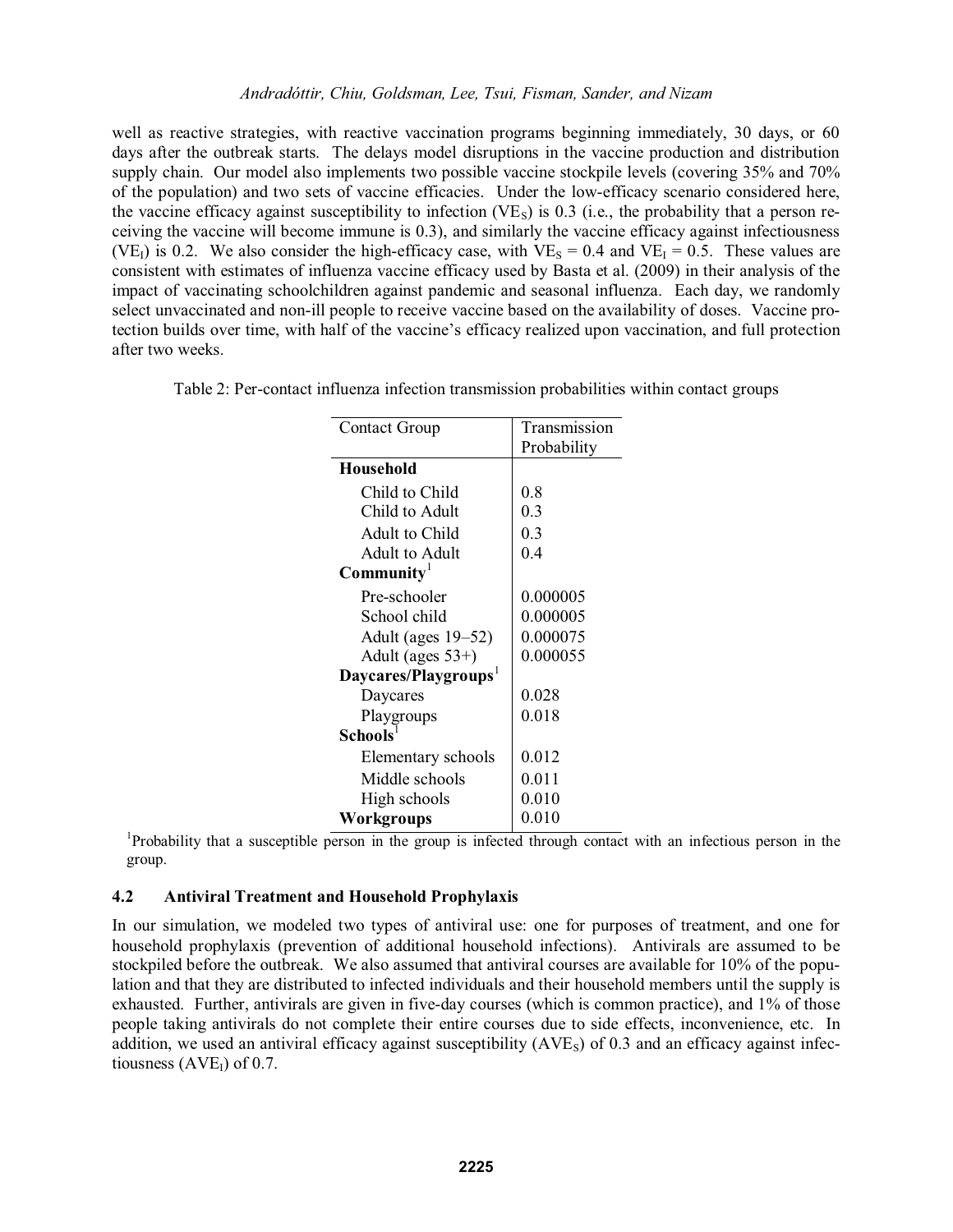#### **4.3 School Closure and Social Distancing**

Our model combines school closure (closing schools for several days) and social distancing (people automatically reduce contacts in the workplace, neighborhood, and community after becoming aware of the outbreak) in the belief that school closure will immediately trigger social distancing, so that the two interventions will happen simultaneously. We assume a school closure duration of five days to be consistent with our goal of modeling limited and practical social distancing; and since the average length of the infectious period in our model is 4.1 days, a shorter closure period would probably not make sense. School closure is triggered by five children appearing with symptoms on any given day; the choice of a trigger point of five was arbitrary, but deemed reasonable. When school closure occurs, we also model a reduction in workplace and general community contacts of 20%.

### **5 OUTPUT ANALYSIS**

The outputs from our epidemic simulation are used to analyze the effectiveness of various interventions. We provide both epidemiological and economic output analysis. The epidemiological analysis includes illness attack rates. The economic analysis includes all of the costs incurred during the outbreak, including both direct and indirect expenses.

 We first discuss the epidemiological analysis. Our calibrated simulation shows that with no interventions, the average overall illness attack rate is 34.1%, which is close to the observed data (thus helping to validate the simulation). The strategy of pre-vaccination  $(V)$  of 35% of the population with a lowefficacy vaccine reduces the average overall illness attack rate to 26.1%. Pre-vaccination of 35% of the population combined with antiviral treatment and household antiviral prophylaxis (V+A) reduces the average overall illness attack rate to 19.3%. If school closure and social distancing is also added to the mix of interventions (V+A+S), then the average overall illness attack rate can be reduced to  $1.0\%$ . Prevaccination of 70% with a low-efficacy vaccine reduces the overall illness attack rate to 0.2% if combined with household antiviral prophylaxis and school closure and social distancing. Figure 3 depicts the average overall attack rates from our simulations under the various intervention strategies outlined above. The simulations also take into account various supply chain delays in delivering vaccination (prevaccination, reactive delay of 0 days, 30-day delay, and 60-day delay); we see that attack rates increase as delays increase, sometimes substantially. The results in Figure 3(a) incorporate vaccine dosages for 35% population coverage, and (b) for 70% population coverage. Obviously, the attack rates significantly improve as vaccine coverage goes from 35% to 70%. The analogous results for high-efficacy vaccine (not described here) are similar; we note that the high-efficacy vaccine can reduce most of the attack rates and economic costs.



Figure 3. Average overall illness attack rates under different intervention strategies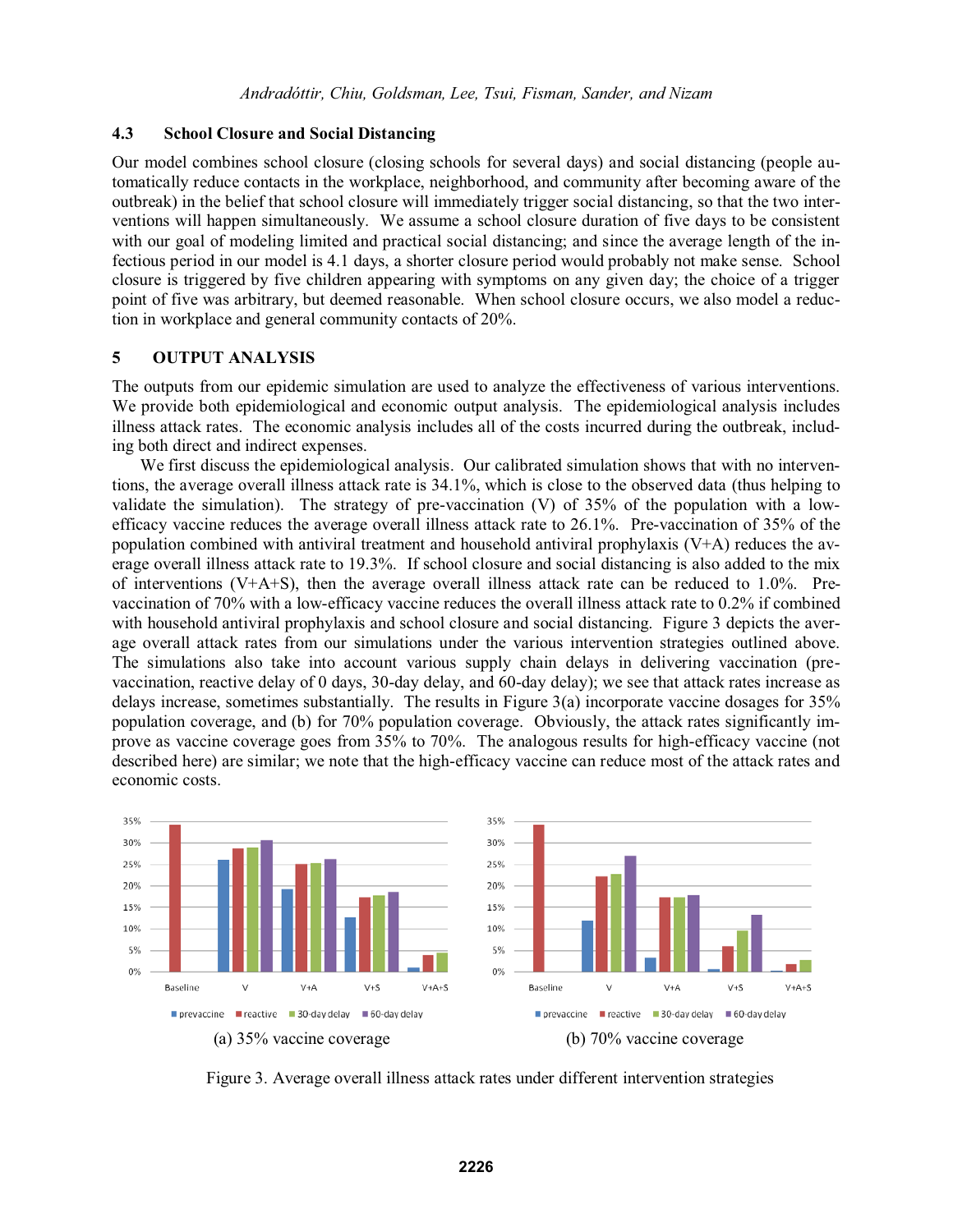#### *Andradóttir, Chiu, Goldsman, Lee, Tsui, Fisman, Sander, and Nizam*

 Now we discuss the economic analysis, where we use methods described by Meltzer, Cox, and Fukuda (1999) to quantify most medical and work loss costs (see also Medlock and Galvani 2009). The economic analysis is based on three tables, all of which are described in full detail in Andradóttir et al. (2010): (i) the proportions of cases at high risk for complications (by age group); (ii) the rates of outpatient visits, hospitalizations, and death for people having complications; and (iii) frequency and costs associated with outpatient visits, hospitalizations, and deaths, e.g., the average number of visits per case, average copayment per outpatient visit, average copayment per prescription, average value of total days of work lost, etc. In the latter table, all the costs have been adjusted for inflation using 2008 consumer price and medical price indexes. In our analysis, we chose the "low" rate estimates presented in Meltzer, Cox, and Fukuda (1999), which we believe to be most consistent with the relatively low  $R_0$  (1.4) for our model.

 Our simulation shows that with no intervention, the total cost during the outbreak will be \$81.1 million. Pre-vaccination (V) of 35% of the population with a low-efficacy vaccine reduces the cost to \$71.1 million. Pre-vaccination of 35% of the population combined with antiviral treatment and household antiviral prophylaxis (A) reduces the cost to \$56.4 million. If school closure and social distancing (S) are also added, the cost can be reduced to \$15.9 million. Pre-vaccination of 70% with a low-efficacy vaccine, which will increase the vaccine cost, can reduce economic cost to \$21.3 million if combined with household antiviral prophylaxis and school closure and social distancing. See Figure 4, where the y-axis is in units of US million dollars.



Figure 4. Economic analysis under different policies

Finally, we examine the epidemiological and economic analyses together. Figure 3 shows that adding intervention options, as in the sequence V, V+A, V+S, V+A+S, decreases the attack rates. However, from Figure 4(a), we see that for the case of 35% vaccine coverage, the economic costs for certain intervention strategies may end up being higher than the baseline (no intervention) strategy. For example, for the V+S intervention strategy, the savings associated with the decreased attack rates are not enough to balance the costs of vaccine and work loss. Similar examples can be observed for the 70% vaccine coverage case.

#### **6 CONCLUSIONS**

In this paper, we use a stochastic simulation model of pandemic influenza to investigate realistic intervention strategies that can be used in reaction to developing outbreaks. Our simulation model can represent a typical mid-sized North American city and predicts average illness attack rates and economic costs under various intervention scenarios; specifically, low-coverage reactive vaccination and limited antiviral use are combined with minimally disruptive social distancing strategies, including short-term closure of indi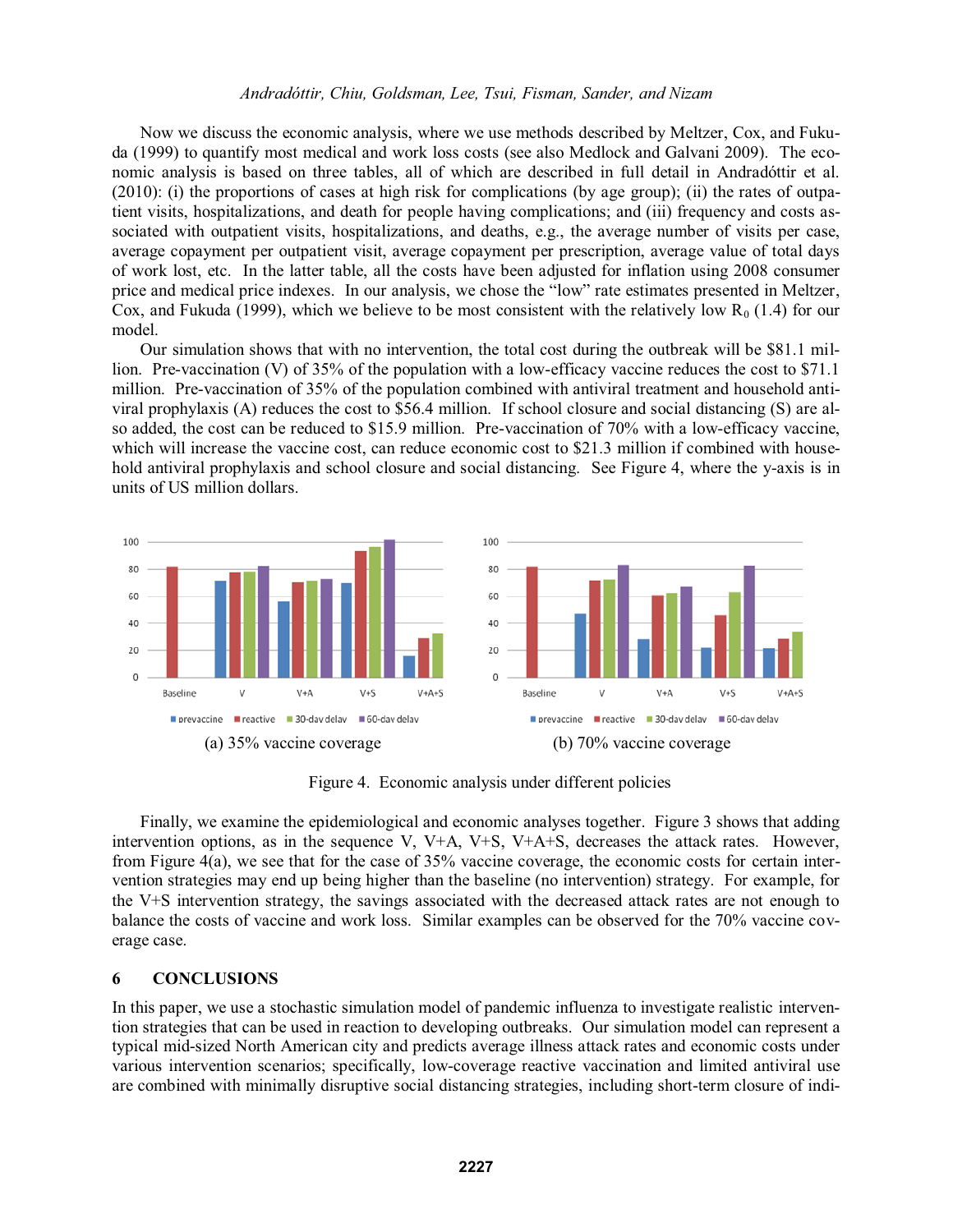vidual schools. We find that all the interventions can decrease attack rates. Of course, from an economic perspective, the strategies may result in higher or lower costs than doing nothing (baseline).

### **REFERENCES**

- Aleman, D. M., T. G. Wibisono, and B. Schwartz. 2009. Accounting for individual behaviors in a pandemic disease spread model. In *Proceedings of the 2009 Winter Simulation Conference*, ed. M. D. Rossetti, R. R. Hill, B. Johansson, A. Dunkin, and R. G. Ingalls, 1977–1985. Piscataway, New Jersey: Institute of Electrical and Electronics Engineers, Inc.
- Andradóttir, S., W. Chiu, D. Goldsman, M. L. Lee, K.-L. Tsui, B. Sander, D. N. Fisman, and A. Nizam. 2010. Reactive strategies for containing developing outbreaks of pandemic influenza. Technical report, H. Milton Stewart School of Industrial and Systems Engineering, Georgia Institute of Technology, Atlanta, Georgia.
- Basta, N. E., D. L. Chao, M. E. Halloran, L. Matrajt, and I. M. Longini. 2009. Strategies for pandemic and seasonal influenza vaccination of schoolchildren in the United States. *American Journal of Epidemiology* 170:679-686.
- Diekmann, O., J. A. Heesterbeek, and J. A. Metz. 1990. On the definition and the computation of the basic reproduction ratio  $R_0$  in models for infectious disease in heterogeneous populations. *J. Math. Biol.* 28(4):365-382.
- Greenberg, M. E., M. H. Lai, G. F. Hartel, C. H. Wichems, C. Gittleson, J. Bennet, G. Dawson, W. Hu, C. Leggio, D. Washington, and R. L. Basser. 2009. Response after one dose of a monovalent influenza A (H1N1) 2009 vaccine preliminary report. *New England Journal of Medicine* 361.
- Longini, I. M., M. E. Halloran, A. Nizam, and Y. Yang. 2004. Containing pandemic influenza with antiviral agents. *American Journal of Epidemiology* 159:623-633.
- Longini, I. M., A. Nizam, S. Xu, K. Ungchusak, W. Hanshaoworakul, D. A. T. Cummings, and M. E. Halloran. 2005. Containing pandemic influenza at the source. *Science* 309:1083–1087.
- Medlock, J., and A. P. Galvani. 2009. Optimizing influenza vaccine distribution. *Science* 325:1705–1708.
- Meltzer, M. I., N. J. Cox, and K. Fukuda. 1999. The economic impact of pandemic influenza in the United States: Implications for setting priorities for intervention. *Emerging Infectious Diseases* 5:659 671.
- Tuite, R. A., A. L. Greer, M. Whelan, A. Winter, B. Lee, P. Yan, J. Wu, S. Moghadas, D. Buckeridge, B. Pourbohloul, and D. N. Fisman. 2010. Estimated epidemiologic parameters and morbidity associated with pandemic H1N1 influenza. *Canadian Medical Association Journal* 182(2):131–136.
- Weycker, D., J. Edelsberg, M. E. Halloran, I. M. Longini, A. Nizam, V. Ciuryla, and G. Oster. 2005. Population-wide benefits of routine vaccination of children against influenza. *Vaccine* 23:1284–1293.

### **AUTHOR BIOGRAPHIES**

**SIGRÚN ANDRADÓTTIR** is a Professor in the H. Milton Stewart School of Industrial and Systems Engineering at the Georgia Institute of Technology. Prior to joining Georgia Tech, she was an Assistant Professor and later an Associate Professor in the Departments of Industrial Engineering, Mathematics, and Computer Sciences at the University of Wisconsin–Madison. She received her Ph.D. in Operations Research from Stanford University in 1990. Her research interests include simulation, applied probability, and stochastic optimization. She is a member of INFORMS and served as Editor of the *Proceedings of the 1997 Winter Simulation Conference*. She was the Simulation Area Editor of *Operations Research Letters* from 2002 to 2008, and has served as Associate Editor for various journals. Her e-mail address is <sa@gatech.edu>, and her web page is <http://www.isye.gatech.edu/faculty/sa>.

**WENCHI CHIU** is a post-doctoral researcher in the H. Milton Stewart School of Industrial and Systems Engineering at the Georgia Institute of Technology. Her research interests include applied statistics, si